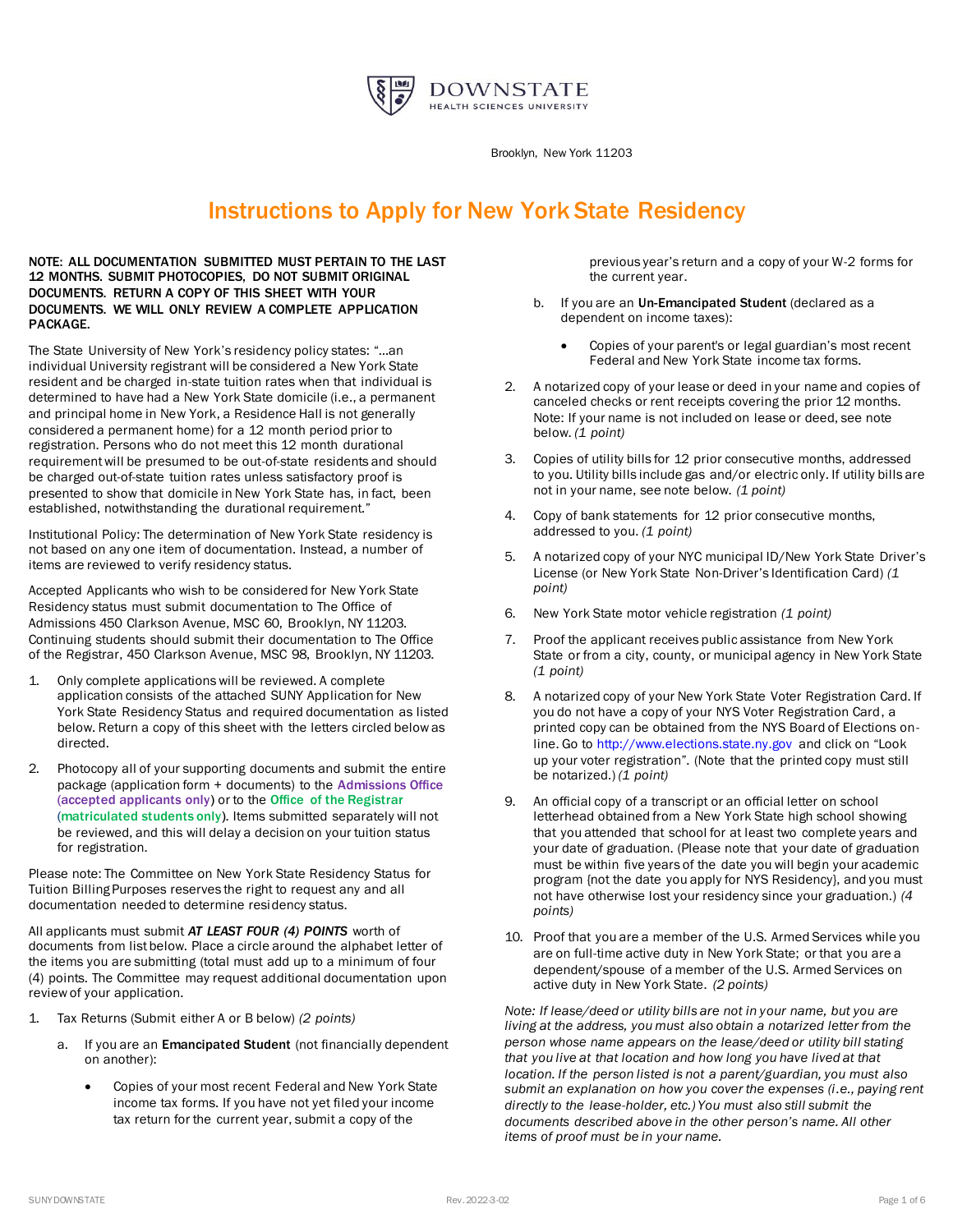

#### 2022–2023 APPLICATION NEW YORK STATE RESIDENCY STATUS FOR TUITION BILLING PURPOSES

| Section A: All information in Section A must be completed |            |                    |             |  |
|-----------------------------------------------------------|------------|--------------------|-------------|--|
|                                                           |            |                    |             |  |
|                                                           |            |                    |             |  |
| Last Name                                                 | First Name |                    | Middle Name |  |
| Street                                                    |            |                    | Apt. Number |  |
| City                                                      | State      | $\overline{Zip}$   |             |  |
| Phone                                                     |            | Email              |             |  |
| Length of time at this address (insert figures):          | Years      | Months             |             |  |
| If less than three years, list your prior addresses below |            |                    |             |  |
| Address 1                                                 |            |                    |             |  |
| Street                                                    |            |                    | Apt. Number |  |
| City                                                      | State      | $\overline{Zip}$   |             |  |
| Length of time at this address (insert figures):          | Years      | $\prime$<br>Months |             |  |
| Address <sub>2</sub>                                      |            |                    |             |  |
| Street                                                    |            |                    | Apt. Number |  |
| City                                                      | State      | Zip                |             |  |
| Length of time at this address (insert figures):          | Years      | Months             |             |  |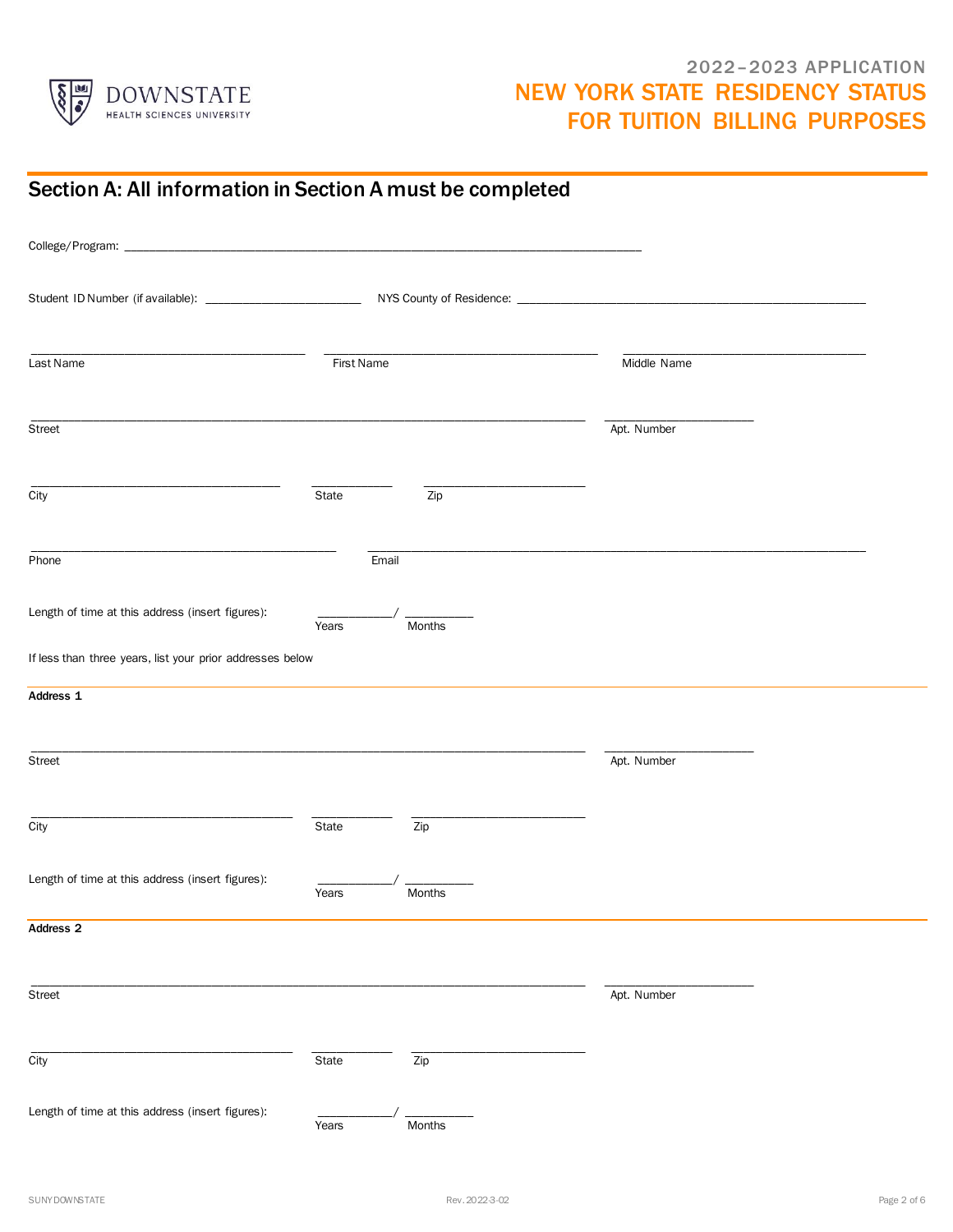# \_\_\_\_\_\_\_\_\_\_\_\_\_\_\_\_\_\_\_\_\_\_\_\_\_\_\_\_\_\_\_\_\_\_\_\_\_\_\_\_\_\_\_\_\_\_\_\_\_\_\_\_\_\_\_\_\_\_\_\_\_\_\_\_\_\_\_\_\_\_\_\_\_\_\_\_\_\_\_\_\_\_\_\_\_\_\_\_\_ \_\_\_\_\_\_\_\_\_\_\_\_\_\_\_\_\_\_\_\_\_\_\_\_ Street Apt. Number and Street Apt. 2006. The Street Apt. 2006. The Street Apt. 2006. The Street Apt. 2006. The Street Apt. 2007. The Street Apt. 2007. The Street Apt. 2007. The Street Apt. 2007. The Street Apt. 2007. The S \_\_\_\_\_\_\_\_\_\_\_\_\_\_\_\_\_\_\_\_\_\_\_\_\_\_\_\_\_\_\_\_\_\_\_\_\_\_\_\_\_\_ \_\_\_\_\_\_\_\_\_\_\_\_\_ \_\_\_\_\_\_\_\_\_\_\_\_\_\_\_\_\_\_\_\_\_\_\_\_\_\_\_\_ City **State** 2ip Length of time at this address (insert figures):  $\frac{1}{\text{Years}}$ **Months** Local Address (if different from above) \_\_\_\_\_\_\_\_\_\_\_\_\_\_\_\_\_\_\_\_\_\_\_\_\_\_\_\_\_\_\_\_\_\_\_\_\_\_\_\_\_\_\_\_\_\_\_\_\_\_\_\_\_\_\_\_\_\_\_\_\_\_\_\_\_\_\_\_\_\_\_\_\_\_\_\_\_\_\_\_\_\_\_\_\_\_\_\_\_ \_\_\_\_\_\_\_\_\_\_\_\_\_\_\_\_\_\_\_\_\_\_\_\_ Street Apt. Number and Street Apt. 2006. The Street Apt. 2006. The Street Apt. 2006. The Street Apt. 2006. The Street Apt. 2007. The Street Apt. 2007. The Street Apt. 2007. The Street Apt. 2007. The Street Apt. 2007. The S \_\_\_\_\_\_\_\_\_\_\_\_\_\_\_\_\_\_\_\_\_\_\_\_\_\_\_\_\_\_\_\_\_\_\_\_\_\_\_\_\_\_ \_\_\_\_\_\_\_\_\_\_\_\_\_ \_\_\_\_\_\_\_\_\_\_\_\_\_\_\_\_\_\_\_\_\_\_\_\_\_\_\_\_ City **State** 2ip Age: \_\_\_\_\_\_\_\_\_\_\_\_\_\_\_\_\_ Date of Birth (mm/dd/yyyy): \_\_\_\_\_\_\_\_\_\_\_\_\_\_\_\_\_\_\_\_\_\_\_\_\_\_\_\_\_ Marital Status: \_\_\_\_\_\_\_\_\_\_\_\_\_ Citizenship: ❑ US ❑ Other (if other; visa type): \_\_\_\_\_\_\_\_\_\_\_\_\_\_\_\_\_\_\_\_\_\_\_\_\_\_\_ If you are a permanent resident of the U.S., list your alien registration number: A\_\_\_\_\_\_\_\_\_\_\_\_\_\_\_\_\_\_\_\_\_\_\_\_\_\_\_ Date Issued (mm/dd/yyyy): \_\_\_\_\_\_\_\_\_\_\_\_\_\_\_\_\_\_\_\_\_\_\_\_ Are you a first time SUNY Downstate student? Q Yes Q No If no, previous enrollment status: Q Undergraduate Q Graduate Have you received a state award (Tuition Assistance Program, Regents Scholarship, Empire State Fellowship Challenger)? ❑ Yes ❑ No Have you had or will you be applying for a Stafford or Direct Federal Student Loan (formerly the Guaranteed Student Loan)? ❑ Yes ❑ No Do you have a driver's license or state-issued ID card?  $\square$  Yes  $\square$  No If yes, in what state was your license issued? Date Issued (mm/dd/yyyy): \_\_\_\_\_\_\_\_\_\_\_\_\_\_\_\_\_\_\_\_\_\_\_\_\_\_\_\_\_\_ Driver's License Number: \_\_\_\_\_\_\_\_\_\_\_\_\_\_\_\_\_\_\_\_\_\_\_\_\_\_\_\_\_\_\_\_\_\_\_\_\_\_ Do you own a car? □ Yes □ No If yes, in what state is your car registered? \_\_\_\_\_\_\_\_\_\_\_\_ License Plate Number: \_\_\_\_\_\_\_\_\_\_\_\_\_\_\_\_\_\_\_\_\_\_\_\_\_\_\_\_\_\_\_\_\_\_\_\_\_\_\_\_\_\_ Registration Date (mm/dd/yyyy): \_\_\_\_\_\_\_\_\_\_\_\_\_\_\_\_\_\_\_\_\_\_\_\_\_\_\_\_\_\_\_\_\_\_

Are you a registered voter? ❑ Yes ❑ No If yes, in what state: \_\_\_\_\_\_\_\_\_\_\_\_\_\_\_\_\_\_\_\_\_\_\_\_\_\_\_\_\_\_\_\_\_\_\_\_\_\_\_\_

In what state did you (or your spouse) file resident taxes for 2022? \_\_\_\_\_\_\_\_\_\_\_\_\_\_\_\_\_\_\_\_\_\_\_\_\_\_\_\_ Where will you file for 2023? \_\_\_\_\_\_\_\_\_\_\_\_\_\_\_\_\_\_\_\_\_\_\_\_\_\_\_\_\_\_\_

Address 3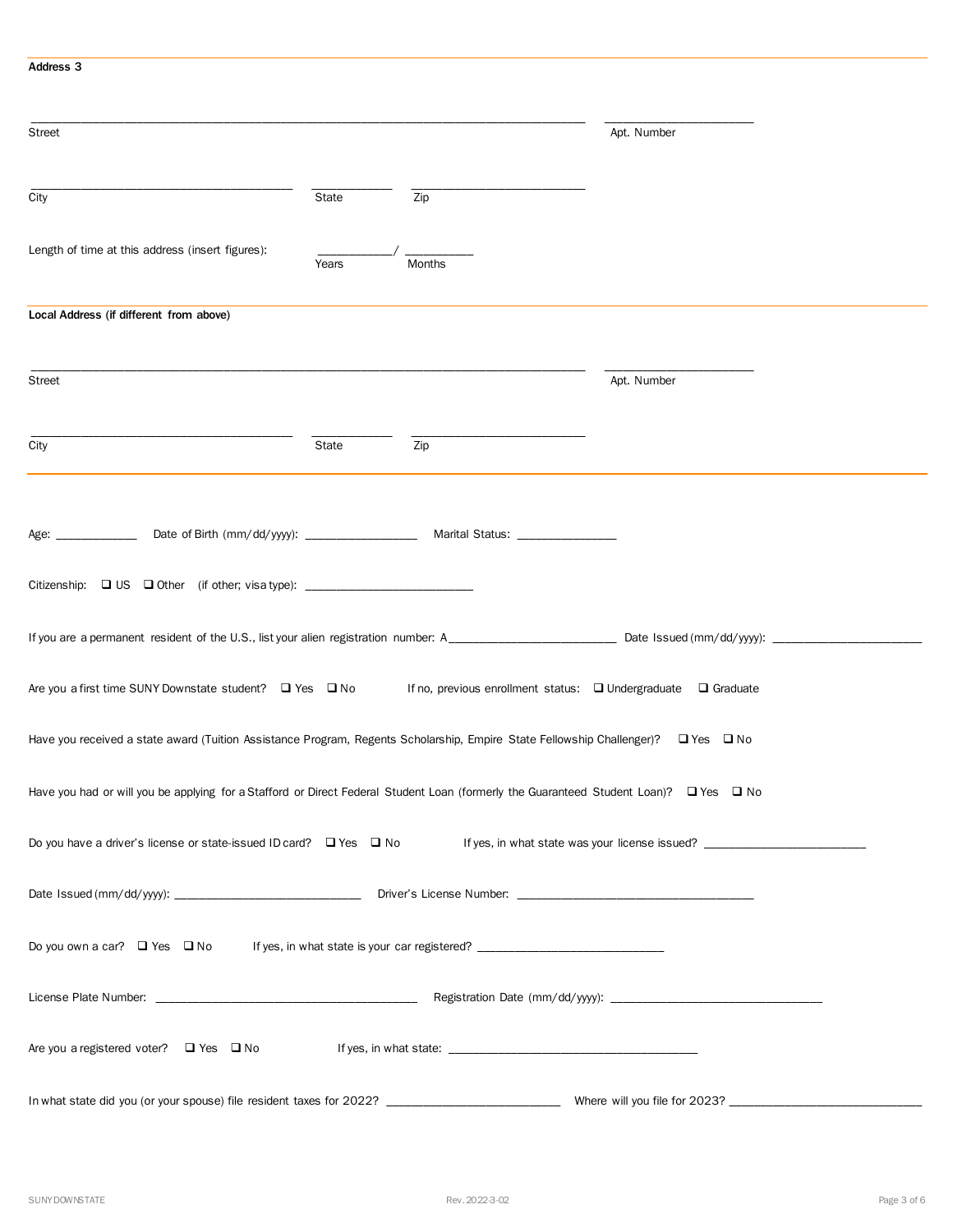#### Section B: If financially dependent on your parents, skip this section and have parents complete Section C

Did you or will you live in an apartment, house or building owned or leased by your parents for more than six (6) weeks during

2021? ❑ Yes ❑ No 2022? ❑ Yes ❑ No

Were you or will you be claimed as a dependent on another (e.g., your parent's) federal or state income tax return for

| 2021? □ Yes □ No |  |
|------------------|--|
| 20222 □ Yes □ No |  |

Are you an emancipated minor adult student who is financially independent from parental support?  $□$  Yes  $□$  No

If yes, when did you become independent?  $(mm/yy)$ 

List below the sources of financial support for the last two (2) years.

| From | To | Name and Address of Employer | Hours Worked Per Week |
|------|----|------------------------------|-----------------------|
|      |    |                              |                       |
|      |    |                              |                       |
|      |    |                              |                       |
|      |    |                              |                       |
|      |    |                              |                       |
|      |    |                              |                       |
|      |    |                              |                       |
|      |    |                              |                       |
|      |    |                              |                       |
|      |    |                              |                       |
|      |    |                              |                       |

If not employed, please list your financial resources: \_

Applicant's Affirmation:

I do hereby affirm that I am a resident of New York State and that it is my intention to remain in New York State, and that all information provided on this form, and attachments thereto, is accurate, complete and true to the best of my knowledge. I understand that providing false information knowingly will disqualify me from consideration for New York State residency status.

Signature Date (mm/dd/yyyy)

*Do not forget to fill out and sign Section D, regardless of whether you must fill out section C or not.*

\_\_\_\_\_\_\_\_\_\_\_\_\_\_\_\_\_\_\_\_\_\_\_\_\_\_\_\_\_\_\_\_\_\_\_\_\_\_\_\_\_\_\_\_\_\_\_\_\_\_\_\_\_\_\_\_\_\_\_\_\_\_\_\_\_\_\_\_\_\_\_ \_\_\_\_\_\_\_\_\_\_\_\_\_\_\_\_\_\_\_\_\_\_\_\_\_\_\_\_\_\_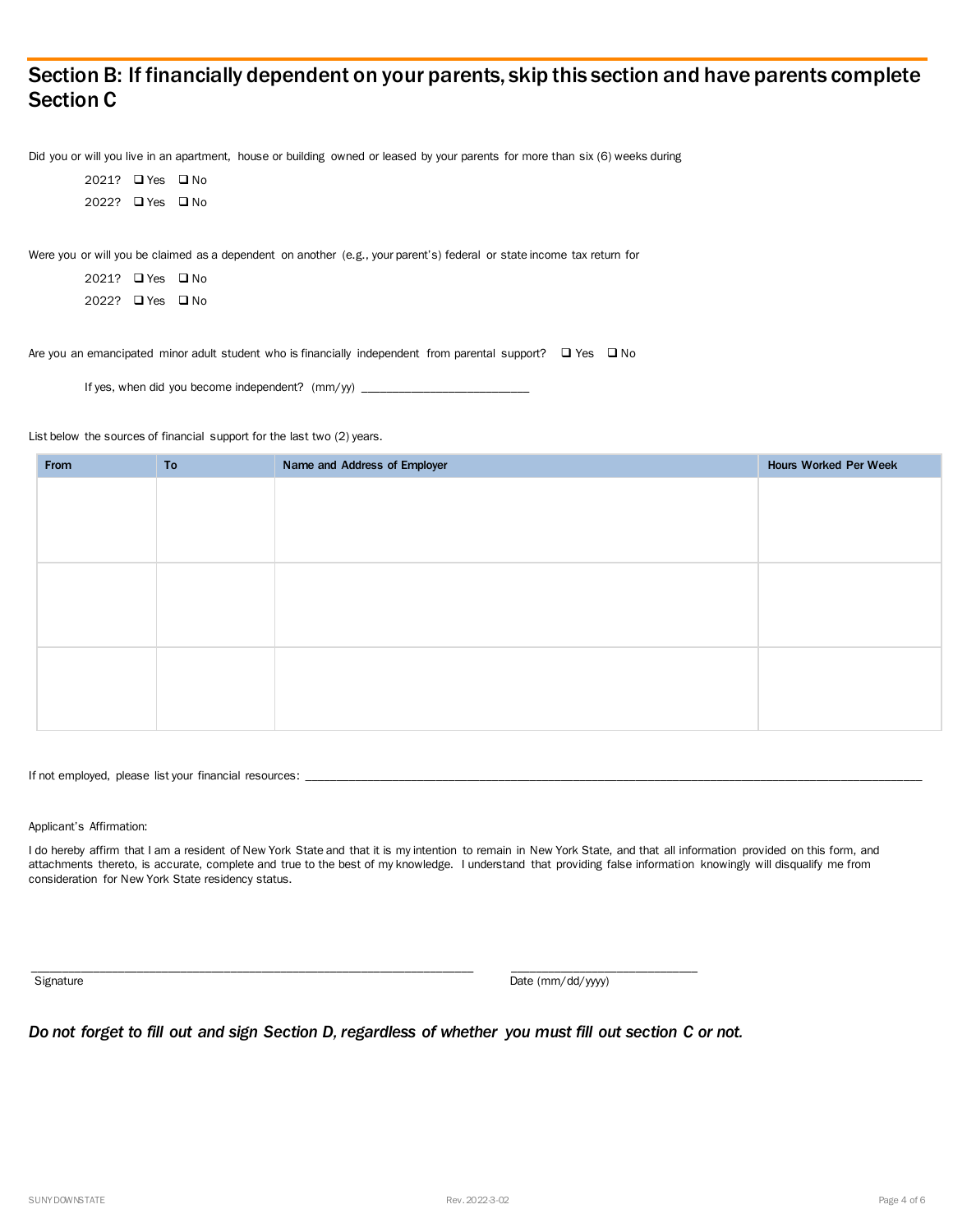### Section C: To be completed by the person who claimed or will claim you as a dependent for income tax purposes in 2021 and 2022

| Street                                                                    |       |        |  | Apt. Number |
|---------------------------------------------------------------------------|-------|--------|--|-------------|
| City                                                                      | State | Zip    |  |             |
| Phone                                                                     | Email |        |  |             |
|                                                                           |       | Months |  |             |
|                                                                           |       |        |  |             |
| Please list states in which you filed or will file resident taxes during: |       |        |  |             |
|                                                                           |       |        |  | 2022:       |

#### Affirmation:

I do hereby affirm that the above information provided is accurate, complete and true to the best of my knowledge.

\_\_\_\_\_\_\_\_\_\_\_\_\_\_\_\_\_\_\_\_\_\_\_\_\_\_\_\_\_\_\_\_\_\_\_\_\_\_\_\_\_\_\_\_\_\_\_\_\_\_\_\_\_\_\_\_\_\_\_\_\_\_\_\_\_\_\_\_\_\_\_ \_\_\_\_\_\_\_\_\_\_\_\_\_\_\_\_\_\_\_\_\_\_\_\_\_\_\_\_\_\_

Signature Date (mm/dd/yyyy)